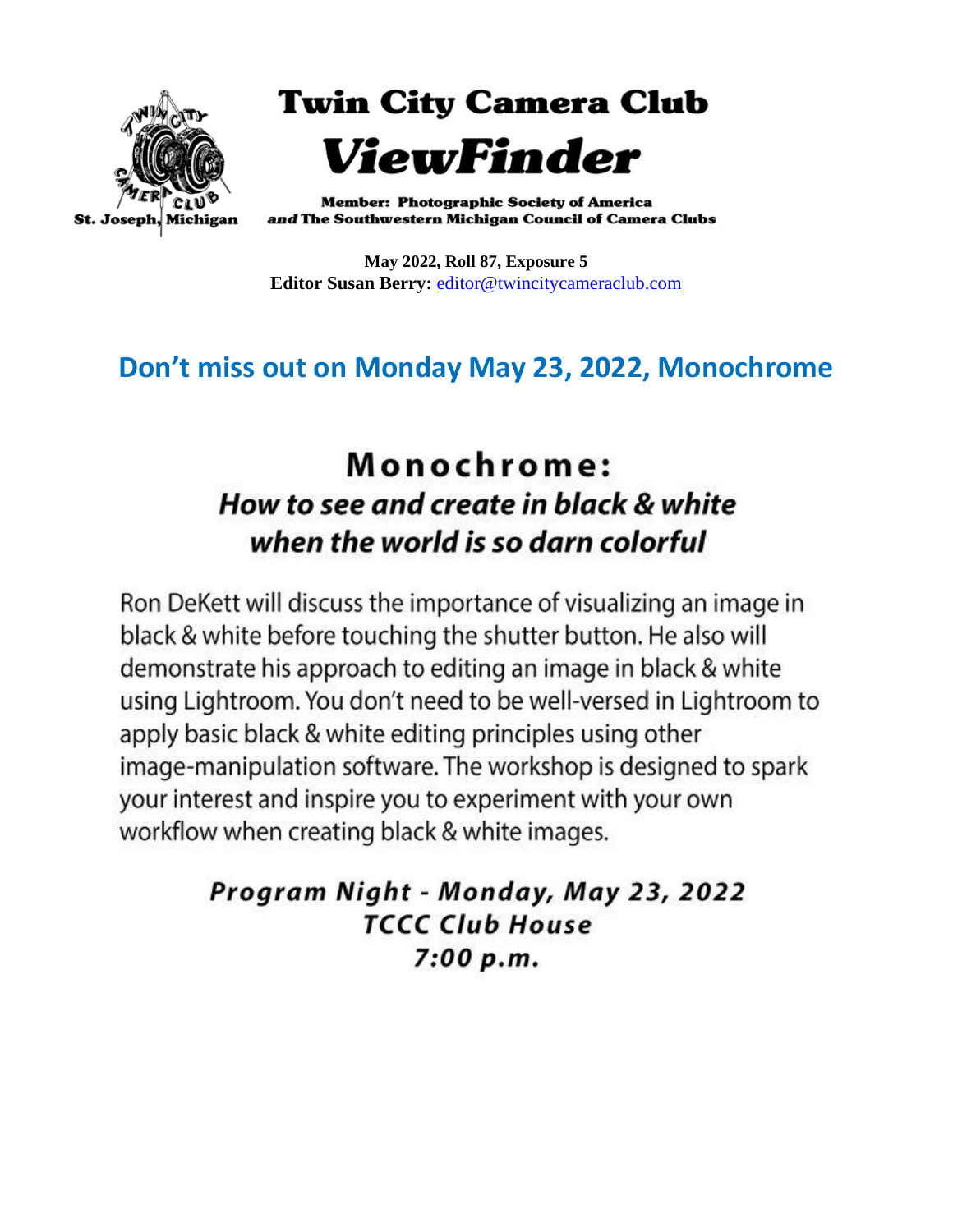# June 2022 Meetings

June 13 - NATURE – The images must be naturally present in Nature. Techniques that enhance the presentation of the photography without changing the nature story or the pictorial content are permitted. Digital enhancement and manipulation must not be obvious. All adjustments must appear natural. • Must not contain any presence of the "hand of man". In other words everything must be there naturally, without human intervention. It is your responsibility NOT to enter images where the "hand of man" has been removed after the image was taken, except for cropping. • The presence of scientific bands or tags on wild animals is permissible. • Unacceptable (examples): Cultivated or domestic plants, pets, farm animals, mounted specimens, or obviously set arrangements, are ineligible.

#### **JUNE 27 – Annual Competition**

# **Year End Competition- June 26 from Ted Post**

You can submit 10 photos per category, BW or color of any image that got an acceptance or honor during this years competition.

You don't have to send me the actual image, just the name of the image you submitted. I have them all saved.

You can send me some now and then the rest after Junes competition. The deadline for submissions will be June 17.

Its up to you to submit the name of the images you want in the year end competition.

## **Twin City Camera Club Descriptions of Select Subjects 2022-2023**

The select subject must be Prominently Displayed and the Primary Focus of the image.

September 12 - PANORAMAS: The image must be readily identifiable as panoramic photography with a ratio height/width of at least 1 to 2 but usually is 1 to 3. • Ex: A wider horizontal or vertical perspective accentuating the vastness of landscapes, skylines, buildings, etc.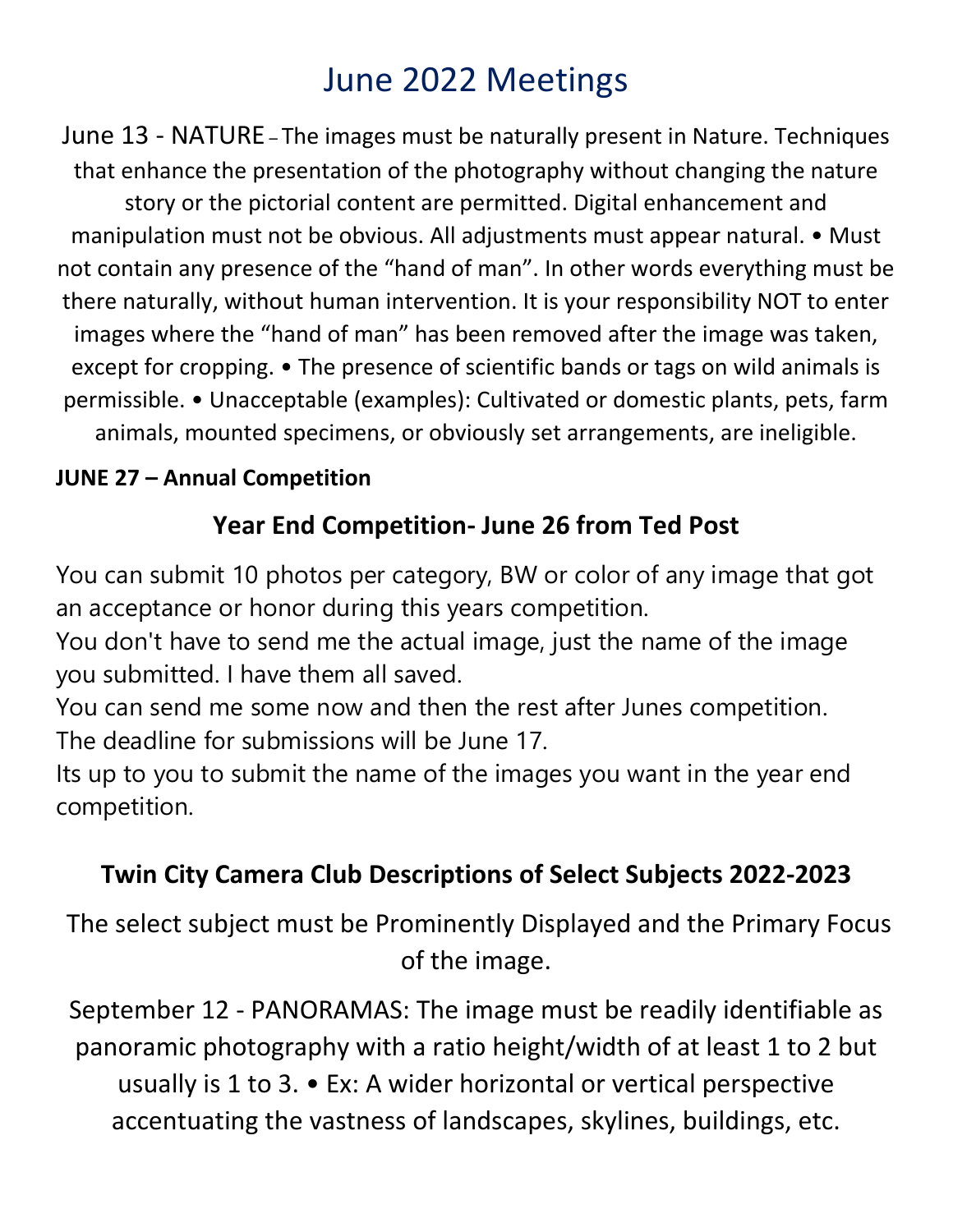October 10 - MACRO/CLOSEUP: The object that is the focus of attention in the image must be smaller than a mailbox,  $n \cdot Ex$ : A close-up of fruit, flower, bug, etc. A Macro view of just a small part of something, etc.

November 14 - ANYTHING WITH WHEELS: The object that is the focus of attention must be anything with two or more wheels. • Ex: Vehicles, modes of travel, toys, machines, etc.

December 12 - THE COLOR YELLOW: The focus of attention in the image must be predominantly the color Yellow. • Ex. A Yellow door, Yellow flower, Yellow car, etc. Black and White - Anything With Circles

January 9 – CREATIVE: The image is manipulated or enhanced with incamera techniques or with photo enhancement software, filters, plug-ins, or actions showing the maker's creativity. • Ex: Should be unique and different, perhaps out of the ordinary.

February 13 – STILL LIFE: The object that is the focus of attention in the image must be an inanimate object(s). Anything that isn't moving or is immobile as in tabletop setups.

March 13 – ANIMALS: The object that is the focus of attention in the image must be some kind of Animal(s). • Ex: All types of animal(s), domestic, wild, or in captivity.

April 10 – FLOATING THINGS: The object that is the focus of attention in the image must be something that is floating in or on the surface of a liquid like water. • Ex: A cork, bubbles, rubber duckies, ice cubes, boats, etc.

May 8 – LONG EXPOSURES (2 seconds or more): The object that is the focus of attention in the image must be captured with an Exposure/shutter speed of 2 seconds or greater, sharply capture the stationary objects of images while blurring the moving elements. • Ex: Light trails, moving water, ghost-like people, painting with light, etc.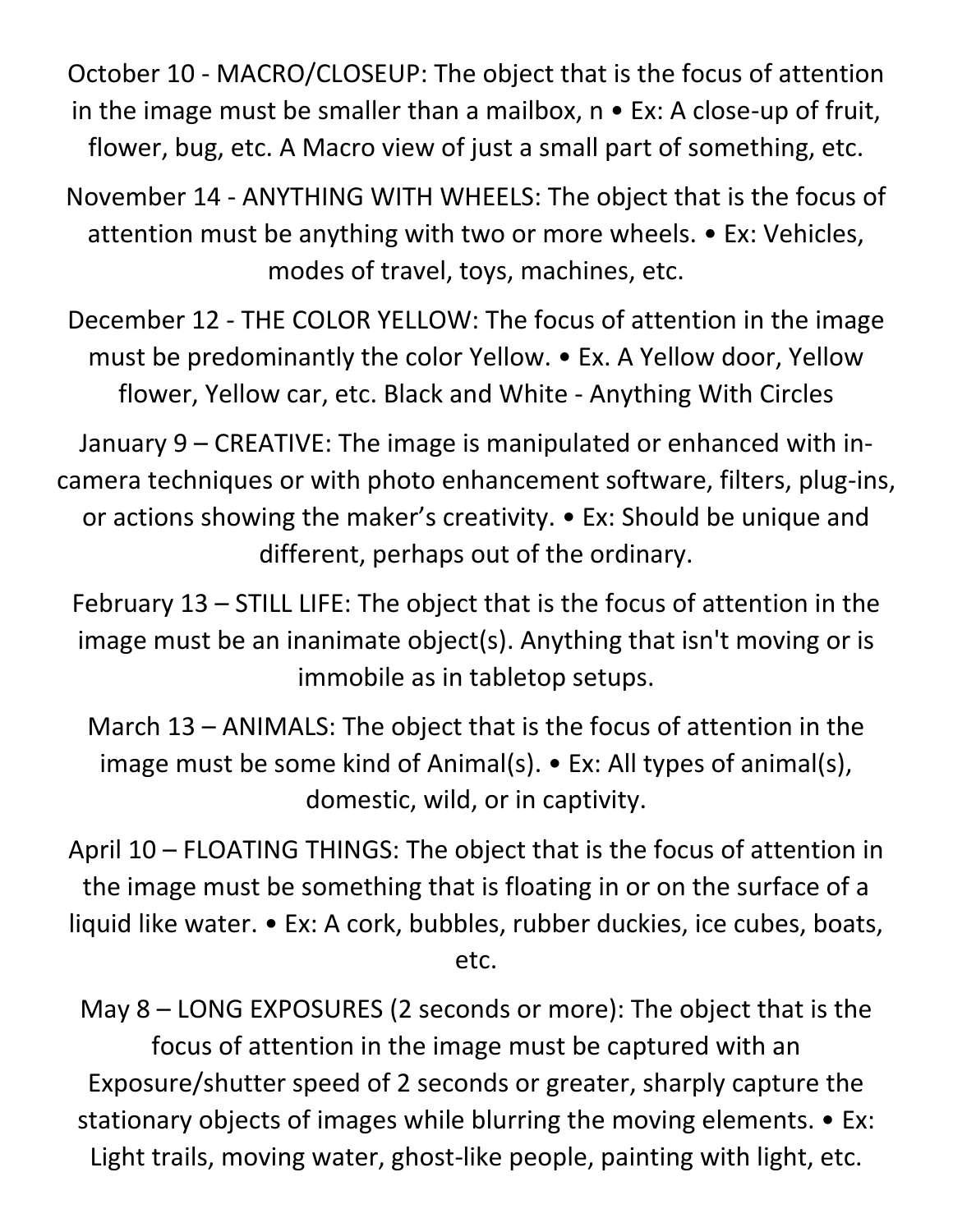June 12 – NATURE: The image must be naturally present in Nature. Techniques that enhance the presentation of the photography without changing the nature story or the pictorial content are permitted. Digital enhancement and manipulation must not be obvious. All adjustments must appear natural. Must not contain any presence of the "hand of man." Everything must be there naturally, without human intervention. It is your responsibility NOT to enter images where the "hand of man" has been removed after the image was taken, except for cropping. Unacceptable (examples): Cultivated or domestic plants, pets, farm animals, mounted specimens, or set arrangements.

June 26 – ANNUAL COMPETITION

#### **Photo Contest**

**Once again Cook Nuclear Power Plant is holding a photo contest for pictures that will grace our 2023 Emergency Information Calendar.**

**Grand Prize winner will receive \$500**

**Submit your favorite photo from Berrien County, we are looking for photos from every season!**

**To submit via desktop: [https://bit.ly/3ll3NrI](https://bit.ly/3ll3NrI?fbclid=IwAR2PgV3PSeSL8f-39a90ojhUjNu8hEySUoElKTzj1wQrJ3MDsepIw6sixow)**

**To submit via mobile device: [https://bit.ly/3FTlA2O](https://bit.ly/3FTlA2O?fbclid=IwAR0GwbRX0r3w4G--JDVrl8_FYhmnN6KwvEnOzHjsWMdDTlzM_hSRe_6FsOY)**

**Ends September 7th**

**Credits: Most of the information for this newsletter is from the Twin City Camera Club Facebook page**